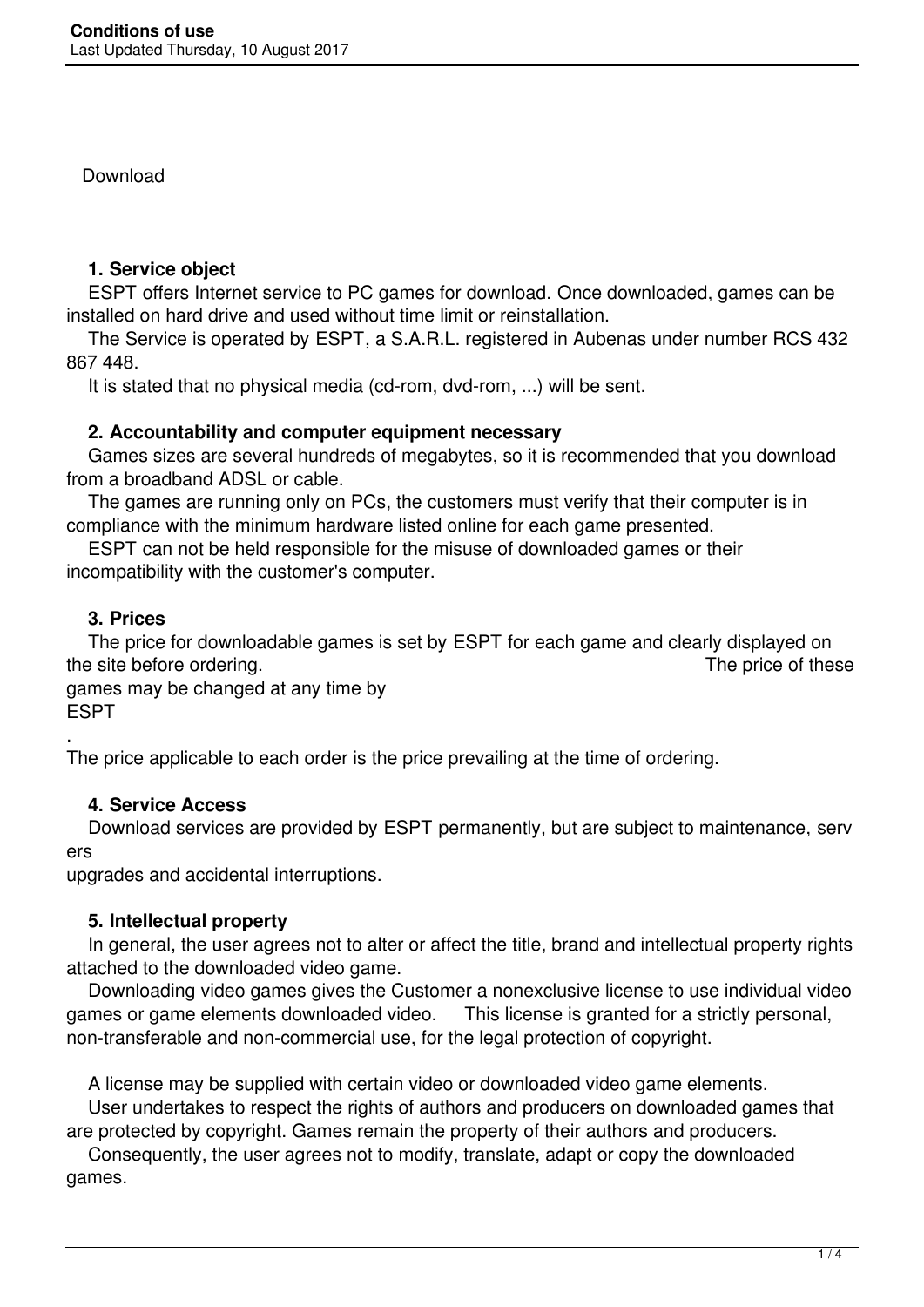User agrees not to reproduce, sell, rent, license or make commercial use of games or game elements downloaded video on any medium whatsoever.

 However the user can perform a reproduction on his computer, on a CD-Rom or other support exclusively for backup purposes.

 Any unauthorized reproduction, total or partial, of this product and/or any trademarks or registered trademarks it contains, is constitutive of an offence. Piracy harms consumers, developers, publishers and legitimate distributors of this product.

## **6. Privacy Policy**

 The customer information collected by gameseed.fr will be treated with utmost confidentiality in accordance with the Data Protection Act of 6 January 1978.

 Customers have the right of access,opposition and rectification of their personal data at any time .

They can assert these rights either by sending an e-mail or in writing by registered mail to the editors of

site at the following address:

ESPT Franchassy 07000 Pranles France

 **7. Warning about the risks of epilepsy and the precautions to take when using a video game (Decree No. 96-360 of 23 April 1996 on warnings about the video game)**

Precautions to be taken in all cases when using a video game

 Avoid playing if you are tired or if you lack sleep. Ensure that you play in a quite enlightened room by moderating the luminosity of your screen. When you use a video game, play at good distance from the screen. It is recommended to take a 10-15 minute break every hour while playing.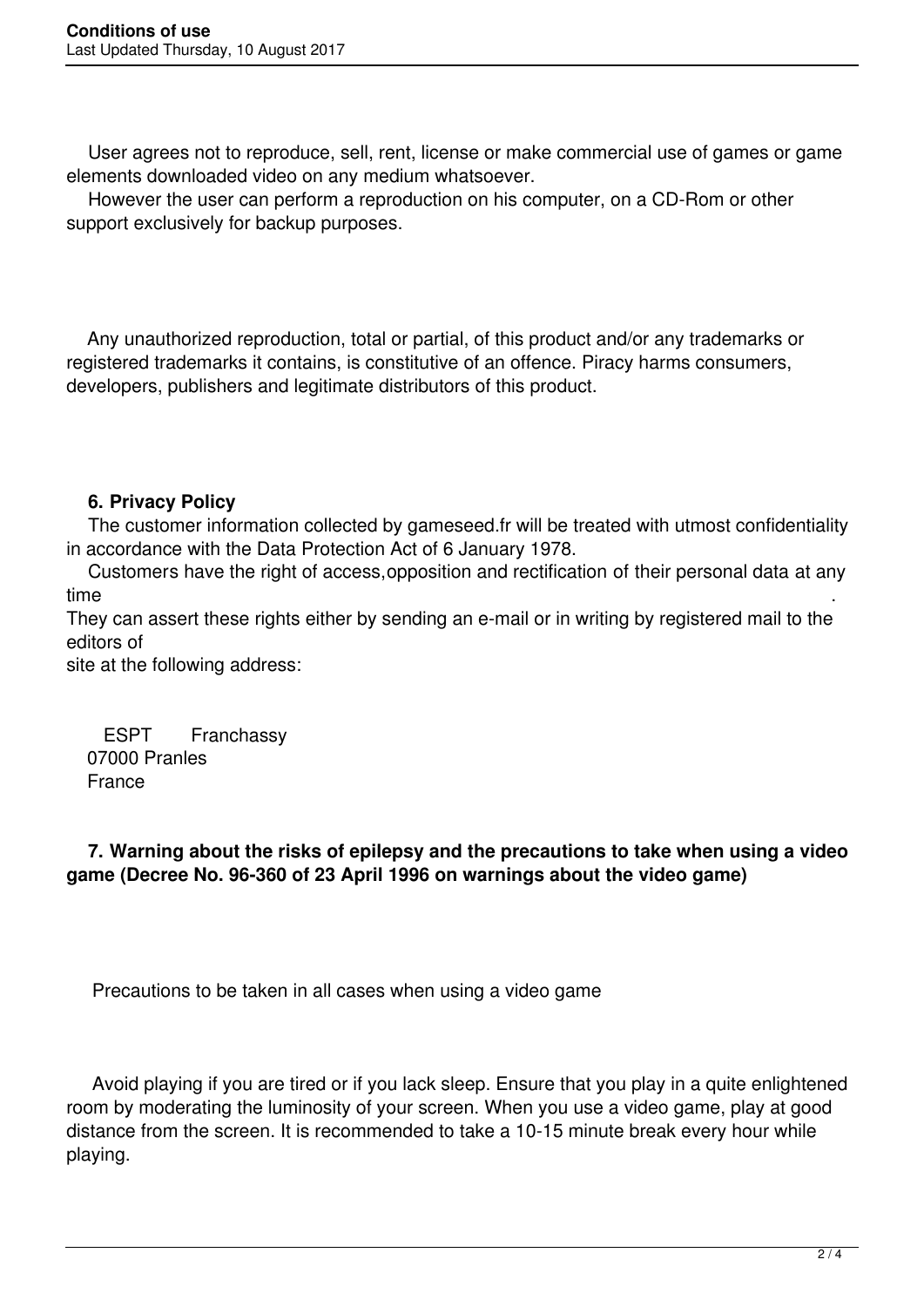Epilepsy warning

 Some people are subject to epileptic fits when they are exposed to various luminous stimulations. These people expose themselves to crisis when they watch television or play certain video games. Even if you were never prone to epileptic fits, you can be epileptic without knowing it. If you are epileptic, consult your doctor before playing video games, or immediately if you present one of the following symptoms when you play: giddiness, eye trouble, muscular contraction, involuntary movement, disorientation, temporary loss of consciousness or convulsions.

#### **8. Jurisdiction - Applicable Law**

 Any dispute arising from the application or interpretation of the conditions will be brought in the courts depending on the Court of Appeal of Aubenas and will be subject to French Law.

#### **9. Contact**

 For any complaint or information, the user is prompted to write to the following address: ESPT Franchassy 07000 Pranles France

Simulators

#### **By legal measures and security access to simulators is prohibited for persons :**

- under 18 without parental permission or not accompanied by an adult
- that measure less than  $1.50$  m or more than  $2.00$  m
- too corpulent for a bucket seat (maximum weight : 120 kg)
- pregnant women